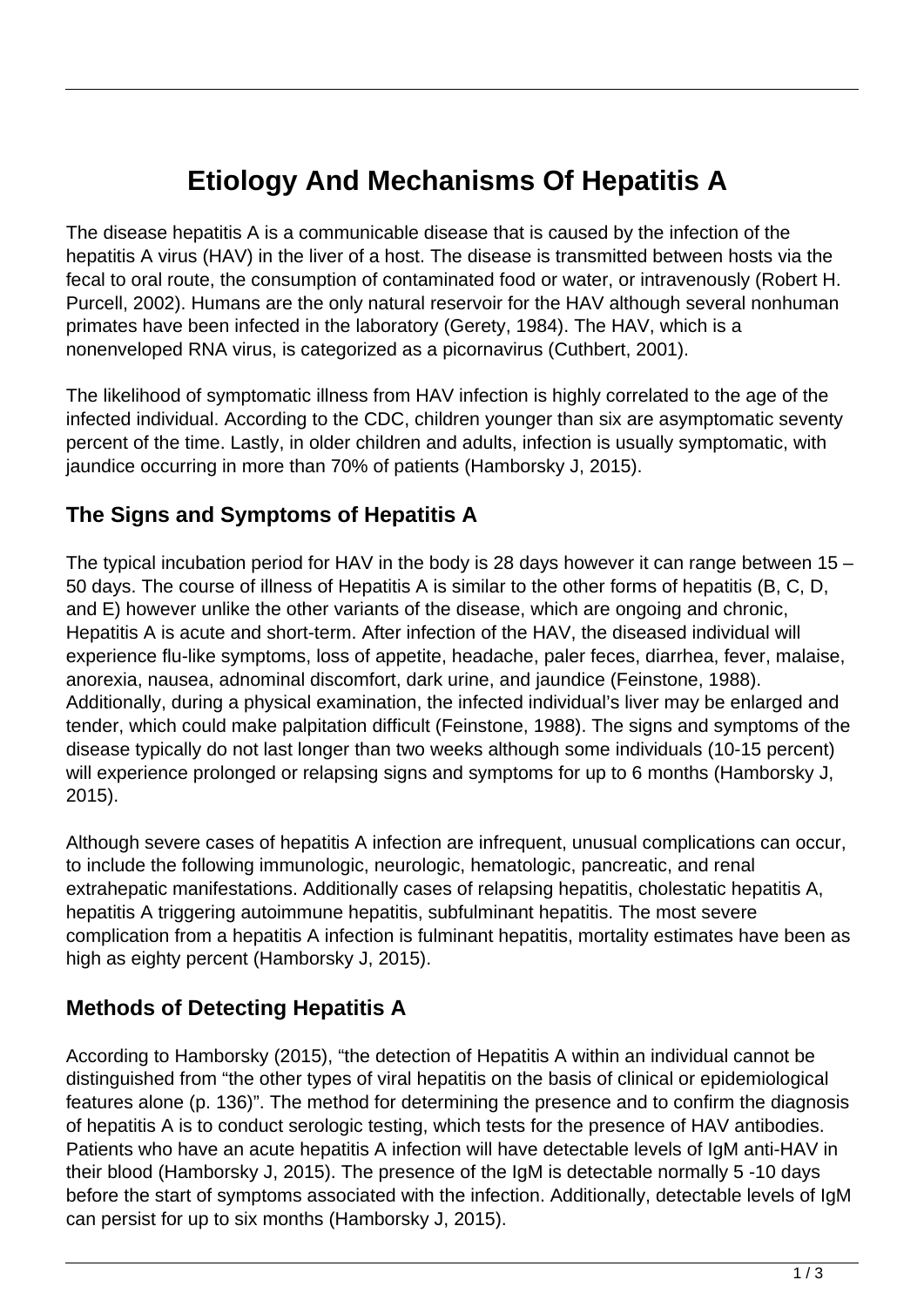The IgG anti-HAV remains present in the body for the lifetime of the infected individual and provides protection against future infection because once someone is exposed to the virus they have lifetime immunity to the disease (Hamborsky J, 2015).

## **Pathology and the Systems Affected**

According to the CDC, after the host is infected by the HAV, the virus will begin to replicate within the liver. Within 10-12 days the virus can be detected within the blood and will be excreted via the biliary system (liver and gallbladder), the system within the body that produces and stores bile, and into the feces. According to the CDC, peak titers or the presence and amount of antibodies in the blood, occur during the two weeks before the effects of the disease will be seen. (Hamborsky J, 2015)

The systems that are affected will be the biliary system as well as the gastrointestinal tract. In addition, there could be a yellowing of the skin and eyes because of jaundice that accompanies the disease (Feinstone, 1988).

### **Prognosis and Treatments for Hepatitis A**

As stated previously, the illness that accompanies the infection of the HAV typically lasts a few weeks. The signs and symptoms of the disease were discussed in the previous section. According to the research is not a specific treatment for Hepatitis A as the body will health itself of the virus with no long term impact on the liver as it heals within six months.

However, avoiding alcohol is advised because of the weakened state of the liver. Additionally, because of the symptoms that are associated with the disease bed rest is recommended as those who are infected can have flu-like symptoms and have less energy. Lastly, because of nausea and diarrhea associated with the virus, drinking plenty of fluids, especially water, is critical to avoid dehydration (Hamborsky J, 2015).

### **Public Health Impact of Hepatitis A**

Hepatitis A can be found throughout the world however it is highly endemic in the following regions: Central and South America, Africa, the Middle East, Asia, and the Western Pacific (Hamborsky J, 2015). In the United States, Hepatitis A became nationally reportable as a distinct entity in 1966. Before the introduction of the hepatitis A vaccine, the disease occurred in large nationwide epidemics. The largest number of cases reported in the United States in a single year was in 1971 (59,606) and the last increase in cases reported occurred from 1994 to 1995 (Hamborsky J, 2015). The Hepatitis A rates have been declining since vaccination initiation in 1996, and since 1998 have been at historically low levels.

Unlike other communicable diseases, infection by the HAV typically does not lead to death however those with an increased risk of infection should be vaccinated. The vaccine should be administered to anyone over the age of 1 who is planning on traveling or working in countries with high-rates of the HAV (Hamborsky J, 2015).

### **Technological and Research Advancements**